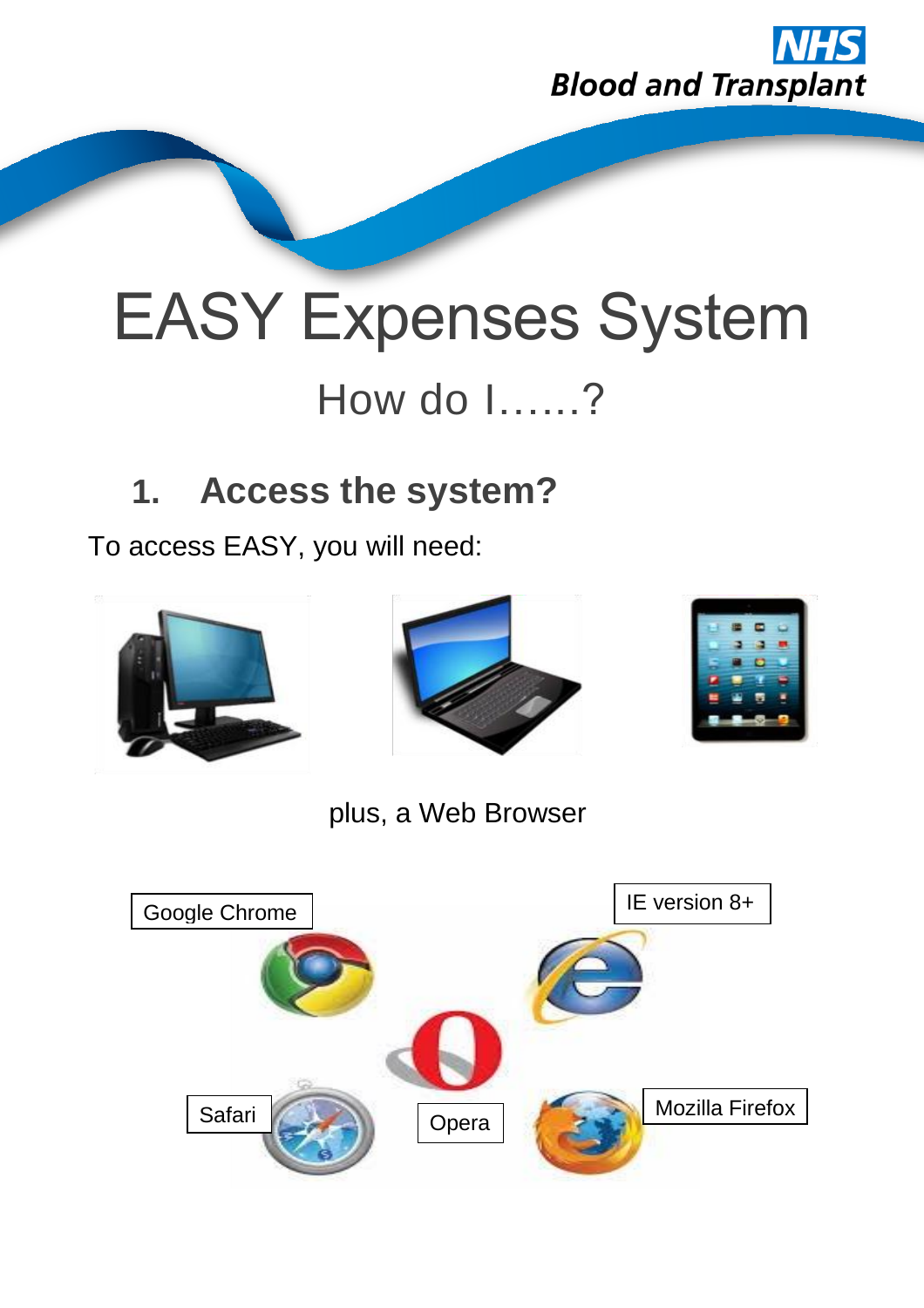

# **2. Get to the EASY system?**

Click on Quick Links from NHSBT Link page, then click on Expenses.



#### or, open a web browser and enter the web address

|                                                      | s https://nhsbt.easy.giltbyte.com/user/login/<br>$\mathcal{P} \cdot \mathbf{a} \rightarrow \mathbf{s}$ Link - Home<br>$\times$      |  |  |  |
|------------------------------------------------------|-------------------------------------------------------------------------------------------------------------------------------------|--|--|--|
| NHS ESR Login S ESR PC checker<br>Ť                  |                                                                                                                                     |  |  |  |
| <b>NHS</b><br>冊<br><b>Blood and Transplant</b>       | SharePoint                                                                                                                          |  |  |  |
| Contact Directory $\vee$<br>Corporate $\vee$<br>Link | Self Service Portal<br>Quick Links (NHSBT network only) $\vee$<br>Change Consultations<br>Ouick Links $\vee$<br>Directorates $\vee$ |  |  |  |
| Link                                                 |                                                                                                                                     |  |  |  |
|                                                      |                                                                                                                                     |  |  |  |
| Google                                               |                                                                                                                                     |  |  |  |
|                                                      | $\times$<br>https://nhsbt.easy.giltbyte.com/user/login/                                                                             |  |  |  |
|                                                      | <b>Google Search</b><br>I'm Feeling Lucky                                                                                           |  |  |  |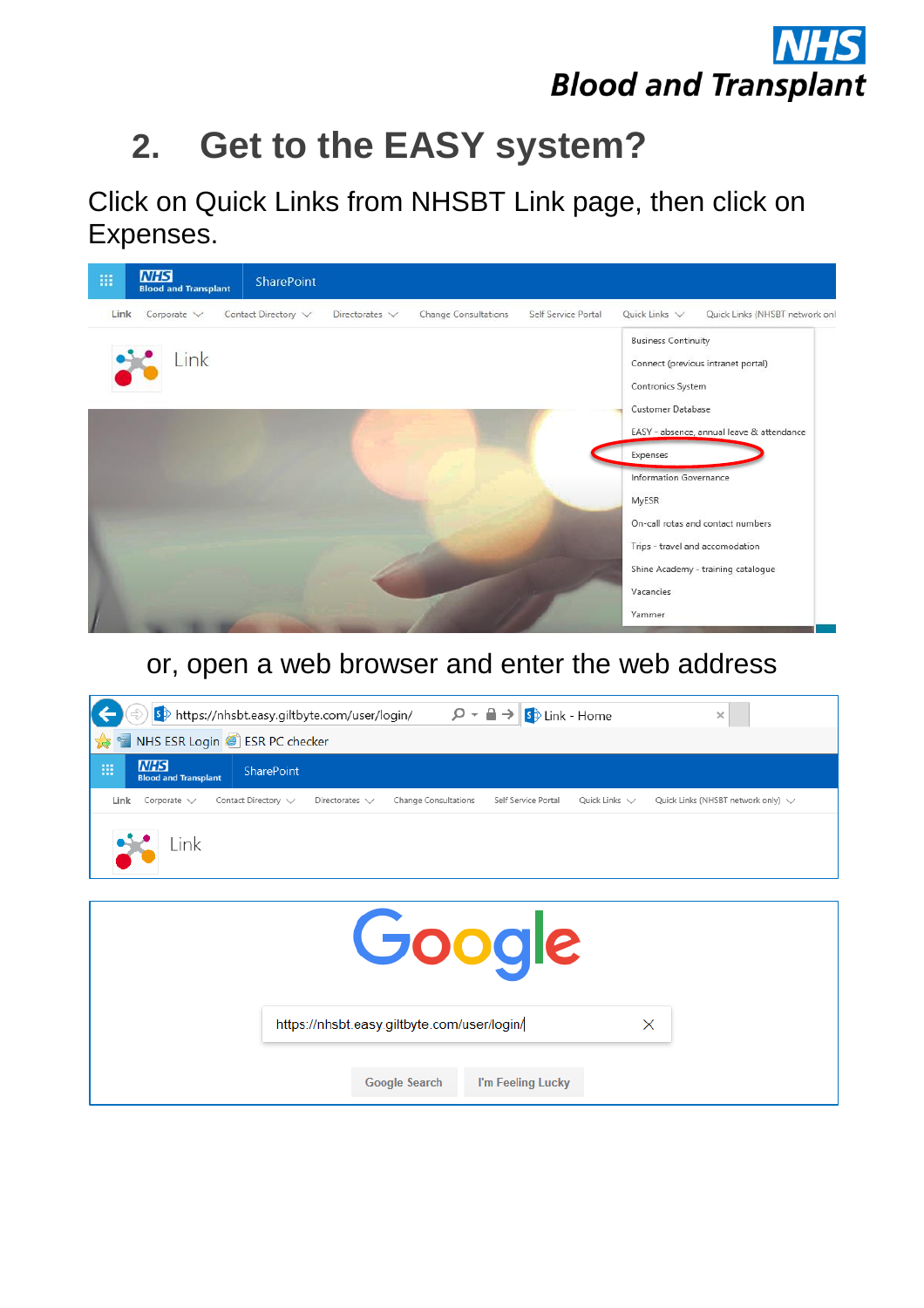

#### **3. Reset my password** – I've forgotten my password?

Click on the Forgotten your login? link on the login screen.

| Login                                                            |  |  |  |
|------------------------------------------------------------------|--|--|--|
| Username                                                         |  |  |  |
| <b>Password</b>                                                  |  |  |  |
| Log in                                                           |  |  |  |
| Forgotten your login? Click here.<br>New to EASY? Register here. |  |  |  |

Enter your Employee Number, Username or NHSBT E-mail address.



An email will have been sent to you with a link that will take you to the screen to create a new password.

#### **4. Reset my security word?** - I've forgotten my security word

You will need to raise a query with HR Direct who can organise re-setting the system, so you can re-create a new security word.

# **5. Contact the System Administrator?**

If you look at the top right of the login page, you will see Help and Support. If you click on this, you will see the contact details for your System Administrator.

<mark>ြာ</mark> EASY : Demo Site Documentation => | Help/Support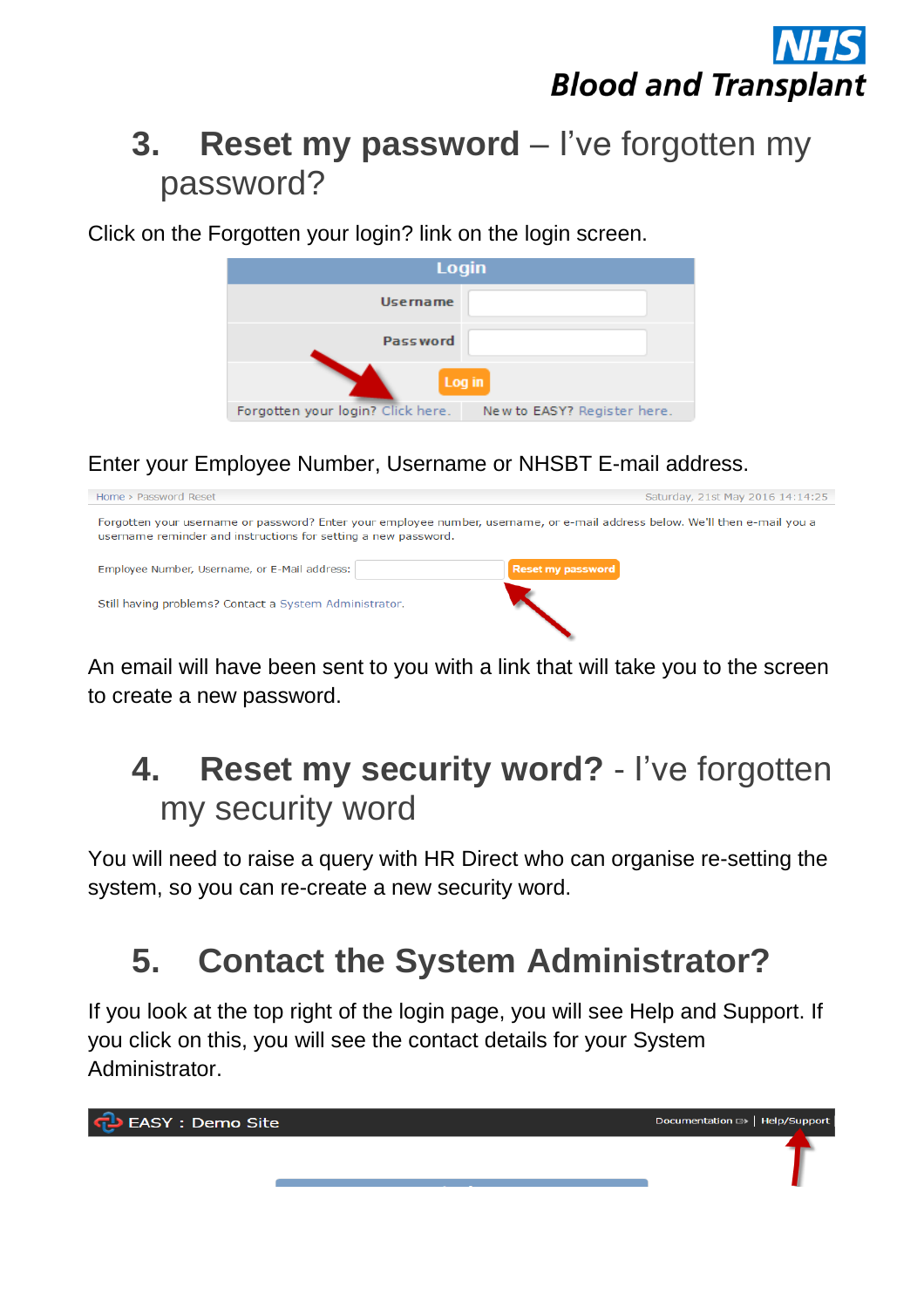

# **6. Add a favorite place?**

Click on the Favourite Places link in the Self Service menu. Complete the screen with your favourite place then click the Add button.

| <b>The Favorite Places</b> |                               |
|----------------------------|-------------------------------|
| No favorite places found   |                               |
| Add New Place              |                               |
| Title:                     |                               |
| <b>Location type:</b>      | Location<br>$\div$            |
| Location:                  | $Q$ $\boldsymbol{\mathsf{x}}$ |
|                            | Add                           |

#### **7. Find the assignment number I want to claim against** – I have more than one assignment?

Click on the drop-down box to select the assignment in which you incurred the expenses that you wish to claim reimbursement for.

Expenses for Forename Surname (12345678): Job details (2 Claims)

#### **8. Find the expense section?**

Go to the Self-Service heading on the menu bar and click on Expenses.



# **9. Input my expense items?**

Click on **Add/Edit** to access the claim screen

▶ Unsubmitted Claims (0)

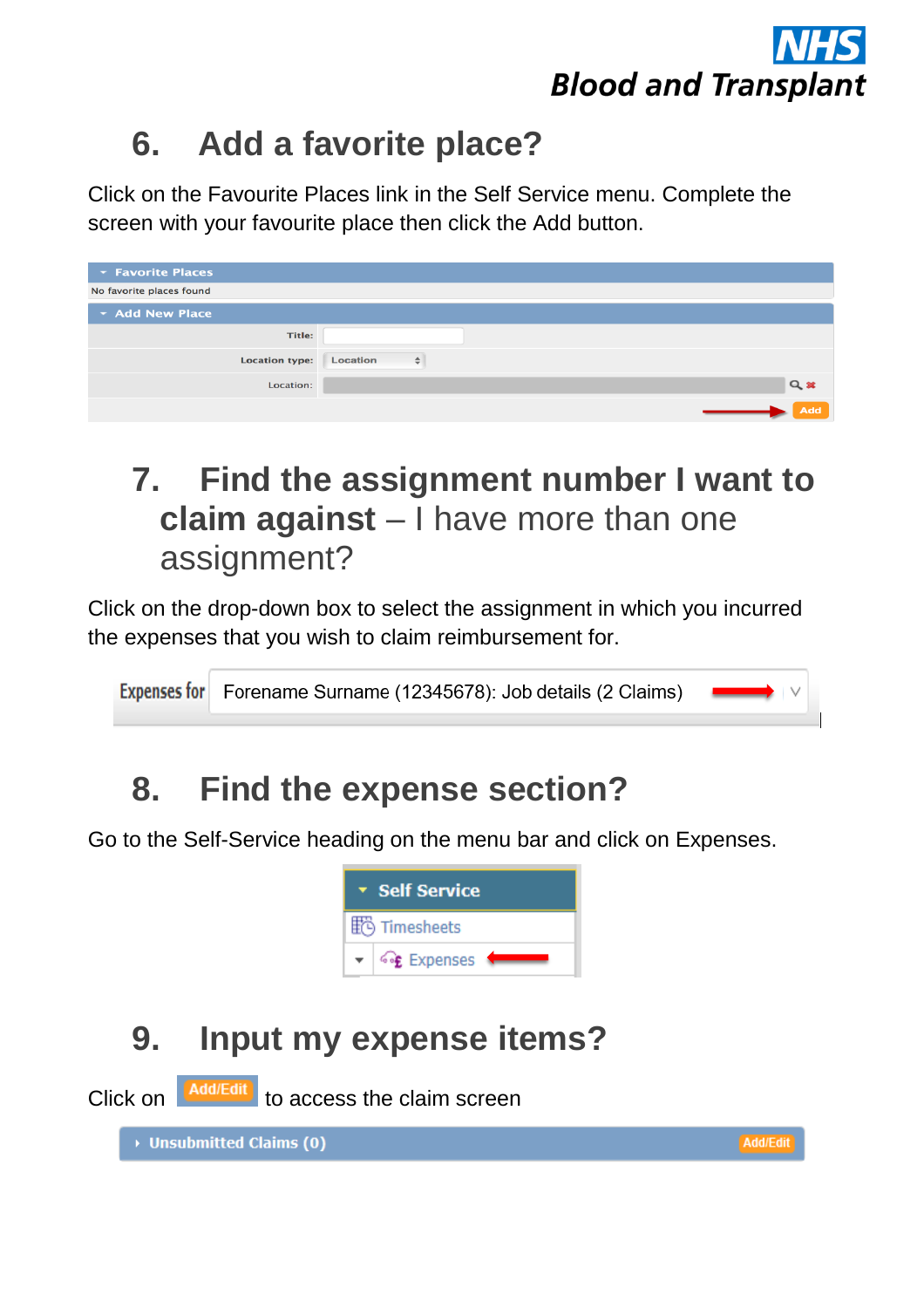

#### **10. See expense items?**

Under the Mileage Claims header click on the Expense Type (Vehicle) dropdown box to select mileage related expense items

| * Mileage Claims                    |                                |                                   |  |  |
|-------------------------------------|--------------------------------|-----------------------------------|--|--|
| Date                                | <b>Expense Type</b><br>Vehicle | Ward/Department<br>Alternate Base |  |  |
| 16 Oct 2018<br>$-111$<br><br>$-200$ | $\checkmark$                   |                                   |  |  |

Under the Expense type header click on the Other Claims drop-down box for non-mileage expense items.

| ▼ Other Claims       |                     |                            |
|----------------------|---------------------|----------------------------|
| <b>Date</b>          |                     |                            |
| <b>Start</b>         | <b>Expense Type</b> |                            |
| 15 Oct 2018 <b>圖</b> | E<br>15 Oct 2018    | $\checkmark$<br>---------- |

### **11. Select a reason for my journey?**

Click on the drop-down box under Reason Extra Details in Mileage claims and Other claims to select the reason for your journey.



### **12. Select a starting point for my journey?**

Click on the drop-down boxes under Journey – Start and End to select the start and end of your journey.

| <b>The Mileage Claims</b> |                           |                 |                                                                    |                                 |                                                  |  |
|---------------------------|---------------------------|-----------------|--------------------------------------------------------------------|---------------------------------|--------------------------------------------------|--|
| Date                      | <b>Expense Type</b>       | Ward/Department | Reason                                                             | Journey                         |                                                  |  |
|                           | Vehicle                   | Alternate Base  | <b>Extra Detail</b>                                                | Start                           | End                                              |  |
| 08 Oct 2018               | Travel - Public T $\vee$  |                 | $\checkmark$<br>---------                                          |                                 |                                                  |  |
| <b>FILE</b>               | $\checkmark$<br>--------- |                 |                                                                    | <b>Base</b><br>Home             | <b>Base</b><br>Home                              |  |
|                           |                           |                 |                                                                    | Location<br><b>UK Post Code</b> | <b>Location</b><br><b>UK Post Code</b>           |  |
|                           |                           |                 | <b>Base and Home</b> will pre-populate information free particular | <b>Odometer Reading</b>         | <b>Favorite Place</b><br><b>Odometer Reading</b> |  |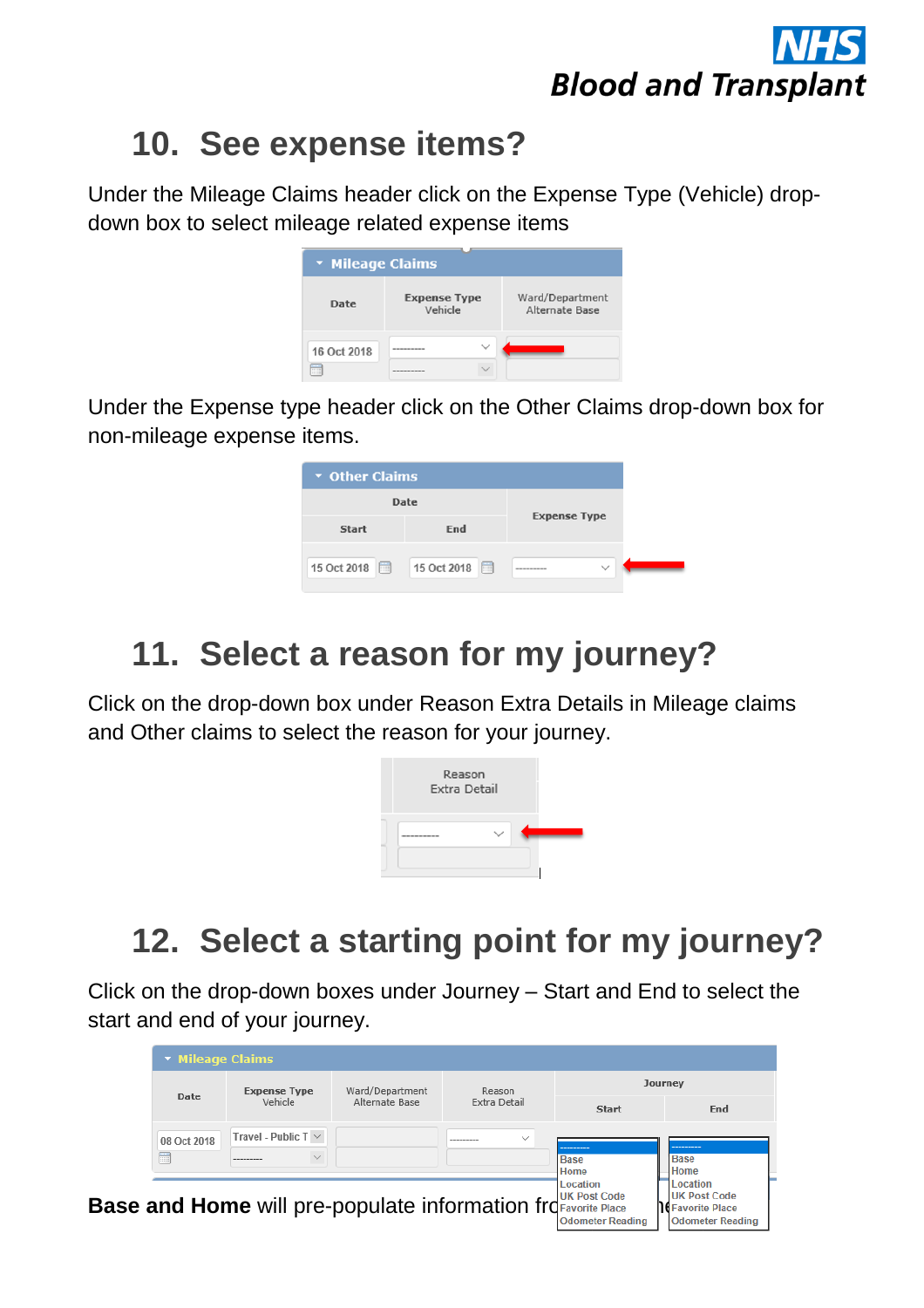

For **Location** use the **q** magnifying glass icon to search for location.

For **UK Post Code** type in the postcode into the box.

For **Favourite Place** use the drop-down to select saved favourite places.

For **Odometer Reading** type in your reading into the box (if required).

#### **13. See how my mileage is calculated?**

Your mileage is calculated using Google Maps. Click on the World icon in your mileage claim screen - it will display a map of the route that has been used to calculate the mileage.

| Mileage Claims |                     |                 |            |              |                             |         |        |        |  |
|----------------|---------------------|-----------------|------------|--------------|-----------------------------|---------|--------|--------|--|
| <b>Date</b>    | <b>Expense Type</b> | Ward/Department |            | Journey      |                             | Mileage | No. of | Heavy  |  |
|                | Vehicle             | Alternate Base  | Reason     | <b>Start</b> | End                         |         | Pass.  | Equip. |  |
|                | ---------           |                 | ---------- | ---------    | ---------<br>$\blacksquare$ |         |        |        |  |
|                | ---------           |                 |            |              |                             |         |        |        |  |

#### **14. Add a comment?**

Where available - click on the speech bubble icon.



And add a note for your manager.

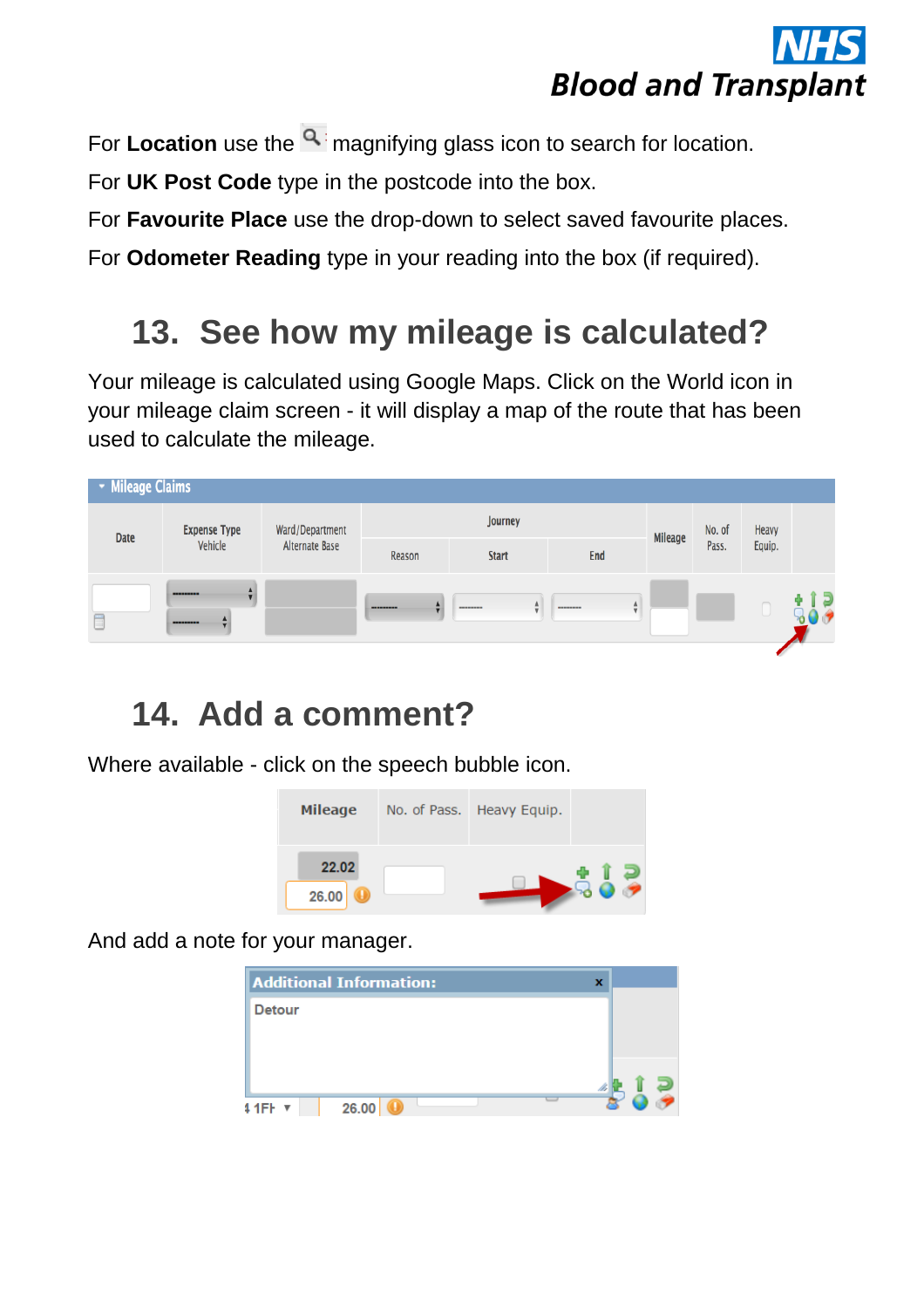

#### **15. Add a new line?**

Select the green plus  $\div$  icon and a blank row is added above the current row to enable you to enter the details of a new journey.

| <b>Mileage</b> | No. of Heavy<br>Pass. Equip. |     |
|----------------|------------------------------|-----|
|                |                              | E F |

## **16. Add a journey step?**

Select the green up arrow  $\| \cdot \|$  icon to pre-fill a new row with some values from the current row as a continuation of the current journey.



### **17. Enter a return journey?**

Select the green curled arrow  $\blacksquare$  icon to complete a new row with the return journey details.